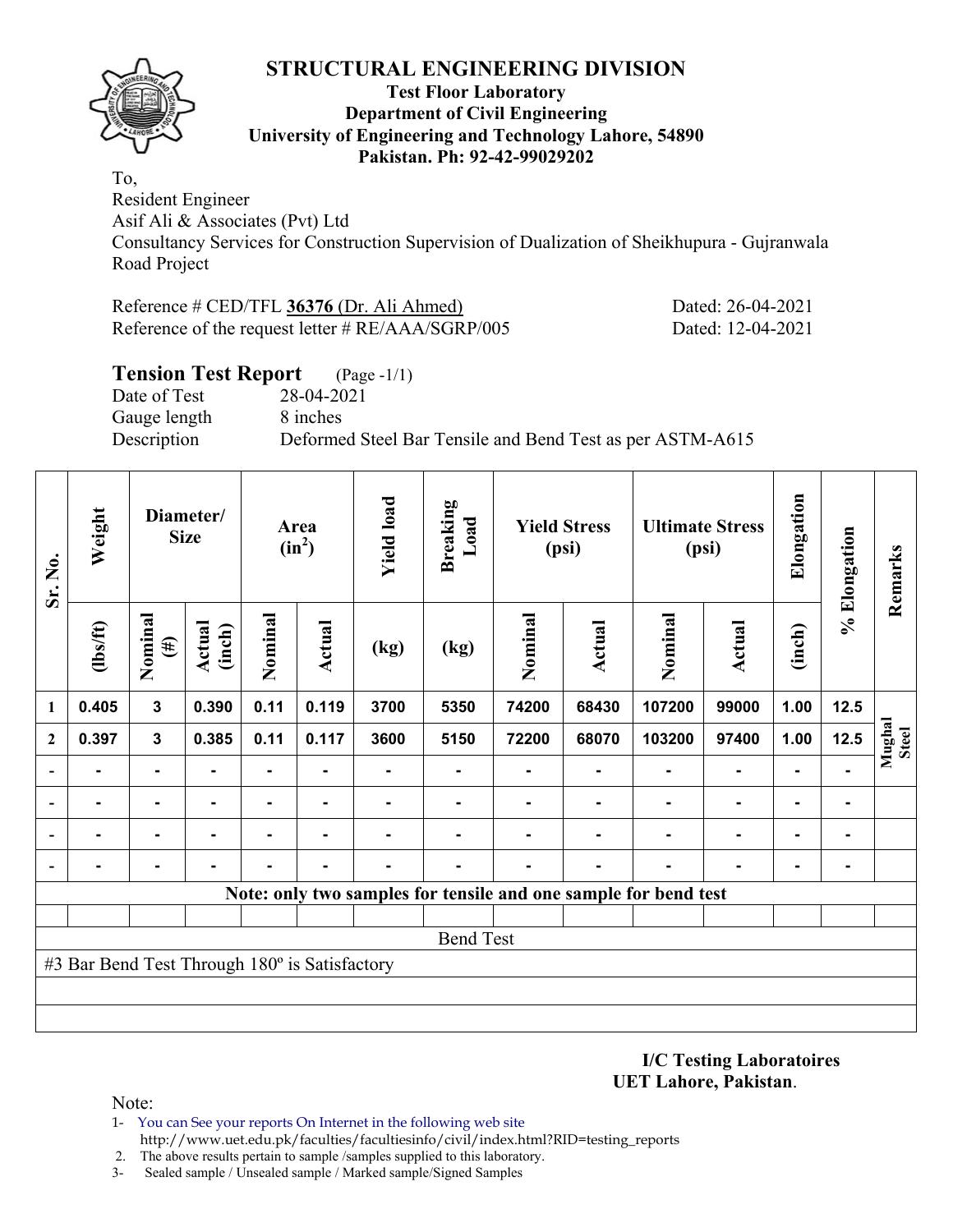### **Test Floor Laboratory Department of Civil Engineering University of Engineering and Technology Lahore, 54890 Pakistan. Ph: 92-42-99029202**

To, Resident Engineer Osmani & Company (Pvt) Ltd M-3 Industrial City, Faisalabad Design, Supply, Installation, Testing & Commissioning and Associated Civil Works for 132/11.5 kV AIS Outdoor Substation No. 1 at Allama Iqbal Industrial City, Near Sahianwala Interchange M4 Motorway, Faisalabad Reference # CED/TFL **36380** (Dr. Ali Ahmed) Dated: 26-04-2021 Reference of the request letter # CRE/M4IC/AIIC-GS-01Lab/119 Dated: 21-04-2021

**Tension Test Report** (Page -1/1)

Date of Test 28-04-2021

Gauge length 8 inches

Description Deformed Steel Bar Tensile and Bend Test as per ASTM-A615

| Weight<br>Sr. No.        |                | Diameter/<br><b>Size</b><br>(mm) |        | Area<br>$(in^2)$ |        | <b>Yield load</b>                                   | <b>Breaking</b><br>Load | <b>Yield Stress</b><br>(psi) |        | <b>Ultimate Stress</b><br>(psi)                                 |                | Elongation     | % Elongation | Remarks    |
|--------------------------|----------------|----------------------------------|--------|------------------|--------|-----------------------------------------------------|-------------------------|------------------------------|--------|-----------------------------------------------------------------|----------------|----------------|--------------|------------|
|                          | $\frac{2}{10}$ | Nominal                          | Actual | Nominal          | Actual | (kg)                                                | (kg)                    | Nominal                      | Actual | Nominal                                                         | <b>Actual</b>  | (inch)         |              |            |
| 1                        | 0.419          | 10                               | 10.05  | 0.12             | 0.123  | 3950                                                | 5350                    | 72568                        | 70760  | 98288                                                           | 95900          | 1.00           | $12.5$       |            |
| $\mathbf{2}$             | 0.417          | 10                               | 10.04  | 0.12             | 0.123  | 4200                                                | 5500                    | 77161                        | 75510  | 101044                                                          | 98900          | 1.00           | 12.5         | Agha Steel |
|                          |                |                                  |        | $\blacksquare$   | ۰      |                                                     | ۰                       |                              |        | ۰                                                               | $\blacksquare$ | $\blacksquare$ |              |            |
| $\overline{\phantom{0}}$ |                |                                  |        |                  | ۰      |                                                     |                         |                              |        |                                                                 | $\blacksquare$ | $\blacksquare$ |              |            |
| $\overline{\phantom{0}}$ |                | ۰                                |        |                  |        |                                                     |                         |                              |        |                                                                 | $\blacksquare$ | $\blacksquare$ |              |            |
| $\blacksquare$           |                |                                  |        |                  | ۰      |                                                     |                         |                              |        |                                                                 | $\blacksquare$ | $\blacksquare$ |              |            |
|                          |                |                                  |        |                  |        |                                                     |                         |                              |        | Note: only two samples for tensile and one sample for bend test |                |                |              |            |
|                          |                |                                  |        |                  |        |                                                     |                         |                              |        |                                                                 |                |                |              |            |
|                          |                |                                  |        |                  |        |                                                     | <b>Bend Test</b>        |                              |        |                                                                 |                |                |              |            |
|                          |                |                                  |        |                  |        | 10mm Dia Bar Bend Test Through 180° is Satisfactory |                         |                              |        |                                                                 |                |                |              |            |
|                          |                |                                  |        |                  |        |                                                     |                         |                              |        |                                                                 |                |                |              |            |
|                          |                |                                  |        |                  |        |                                                     |                         |                              |        |                                                                 |                |                |              |            |

**I/C Testing Laboratoires UET Lahore, Pakistan**.

Note:

- 1- You can See your reports On Internet in the following web site http://www.uet.edu.pk/faculties/facultiesinfo/civil/index.html?RID=testing\_reports
- 2. The above results pertain to sample /samples supplied to this laboratory.
- 3- Sealed sample / Unsealed sample / Marked sample/Signed Samples

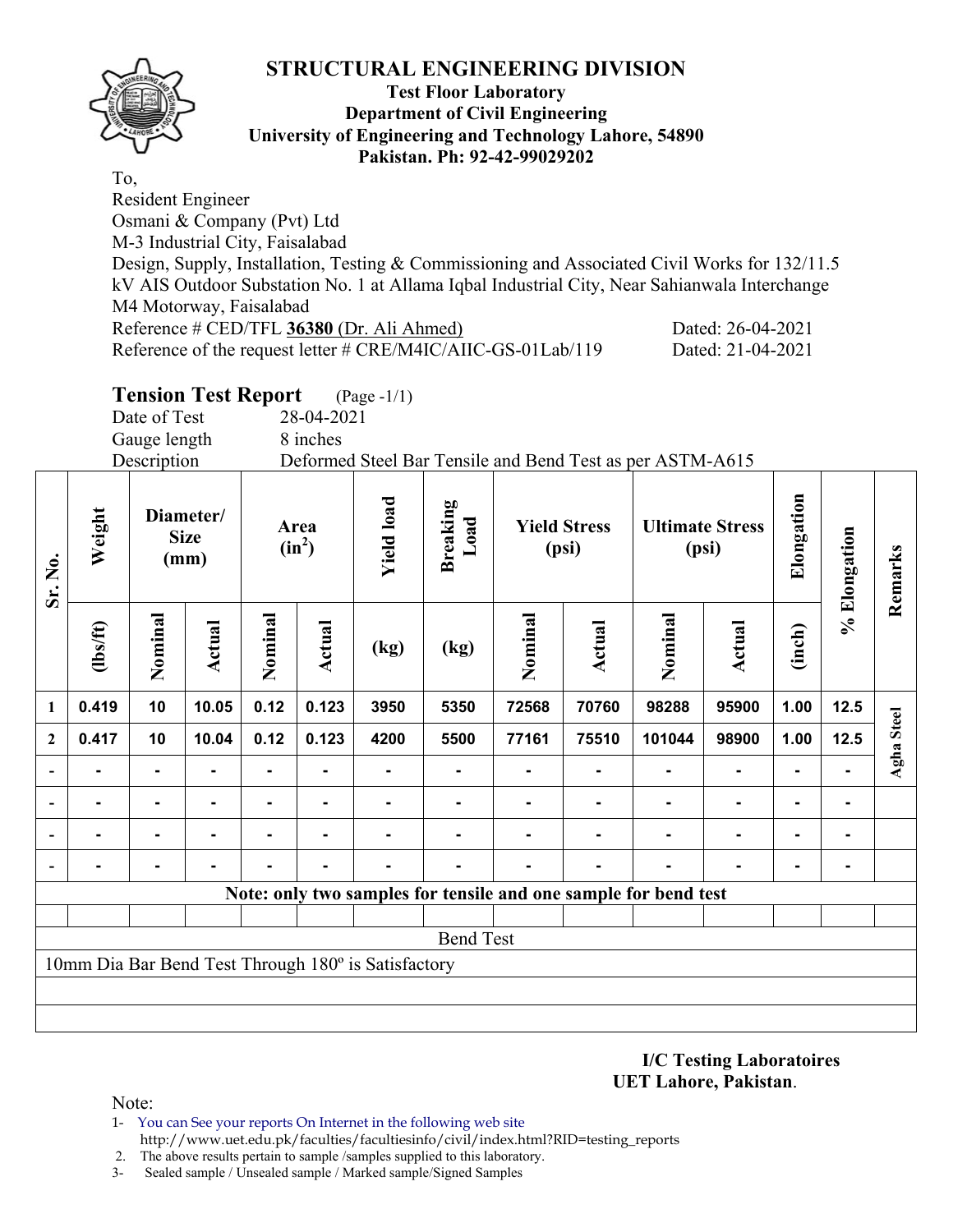

.

#### **Test Floor Laboratory Department of Civil Engineering University of Engineering and Technology Lahore, 54890 Pakistan. Ph: 92-42-99029202**

To, M/S CM Engineering (Pvt) Ltd Lahore (CMPAK Project Site ID: 43375, 43382, 43343, 43101, 43093, 43386, 41373, 43099, 43395, 43127, 43280, 43087)

Reference # CED/TFL **36388** (Dr. Ali Ahmed) Dated: 27-04-2021 Reference of the request letter # CME/Steel/CMPAK/351 Dated: 16-04-2021

### **Tension Test Report** (Page -1/1)

Date of Test 28-04-2021 Gauge length 8 inches

Description Deformed Steel Bar Tensile and Bend Test as per ASTM-A615

| Sr. No.                  | Weight         |                | Diameter/<br><b>Size</b><br>(mm) |         |                |                                                     | Area<br>$(in^2)$                                                |         | <b>Breaking</b><br>Load | <b>Yield Stress</b><br>(psi) |               | <b>Ultimate Stress</b><br>(psi) |      | Elongation | % Elongation | Remarks |
|--------------------------|----------------|----------------|----------------------------------|---------|----------------|-----------------------------------------------------|-----------------------------------------------------------------|---------|-------------------------|------------------------------|---------------|---------------------------------|------|------------|--------------|---------|
|                          | $\frac{2}{10}$ | Nominal        | Actual                           | Nominal | Actual         | (kg)                                                | (kg)                                                            | Nominal | <b>Actual</b>           | Nominal                      | <b>Actual</b> | (inch)                          |      |            |              |         |
| $\mathbf{1}$             | 0.375          | 10             | 9.51                             | 0.12    | 0.110          | 3200                                                | 4700                                                            | 58789   | 64050                   | 86347                        | 94100         | 1.40                            | 17.5 |            |              |         |
| $\mathbf{2}$             | 0.380          | 10             | 9.58                             | 0.12    | 0.112          | 3250                                                | 4750                                                            | 59708   | 64050                   | 87265                        | 93700         | 1.30                            | 16.3 |            |              |         |
| $\overline{\phantom{a}}$ |                | ۰              |                                  |         |                |                                                     |                                                                 |         |                         |                              |               |                                 |      |            |              |         |
| $\overline{\phantom{a}}$ | ۰              | ۰              |                                  |         |                |                                                     |                                                                 |         |                         |                              | ۰             | $\blacksquare$                  |      |            |              |         |
| $\overline{\phantom{a}}$ | -              | ٠.             |                                  |         | $\blacksquare$ |                                                     |                                                                 |         |                         |                              | ٠             | $\blacksquare$                  |      |            |              |         |
| $\overline{\phantom{a}}$ | $\blacksquare$ | $\blacksquare$ |                                  |         |                |                                                     |                                                                 |         | $\blacksquare$          |                              | ۰             | $\blacksquare$                  |      |            |              |         |
|                          |                |                |                                  |         |                |                                                     | Note: only two samples for tensile and one sample for bend test |         |                         |                              |               |                                 |      |            |              |         |
|                          |                |                |                                  |         |                |                                                     |                                                                 |         |                         |                              |               |                                 |      |            |              |         |
|                          |                |                |                                  |         |                |                                                     | <b>Bend Test</b>                                                |         |                         |                              |               |                                 |      |            |              |         |
|                          |                |                |                                  |         |                | 10mm Dia Bar Bend Test Through 180° is Satisfactory |                                                                 |         |                         |                              |               |                                 |      |            |              |         |
|                          |                |                |                                  |         |                |                                                     |                                                                 |         |                         |                              |               |                                 |      |            |              |         |
|                          |                |                |                                  |         |                |                                                     |                                                                 |         |                         |                              |               |                                 |      |            |              |         |

**I/C Testing Laboratoires UET Lahore, Pakistan**.

Note:

- 1- You can See your reports On Internet in the following web site http://www.uet.edu.pk/faculties/facultiesinfo/civil/index.html?RID=testing\_reports
- 2. The above results pertain to sample /samples supplied to this laboratory.
- 3- Sealed sample / Unsealed sample / Marked sample/Signed Samples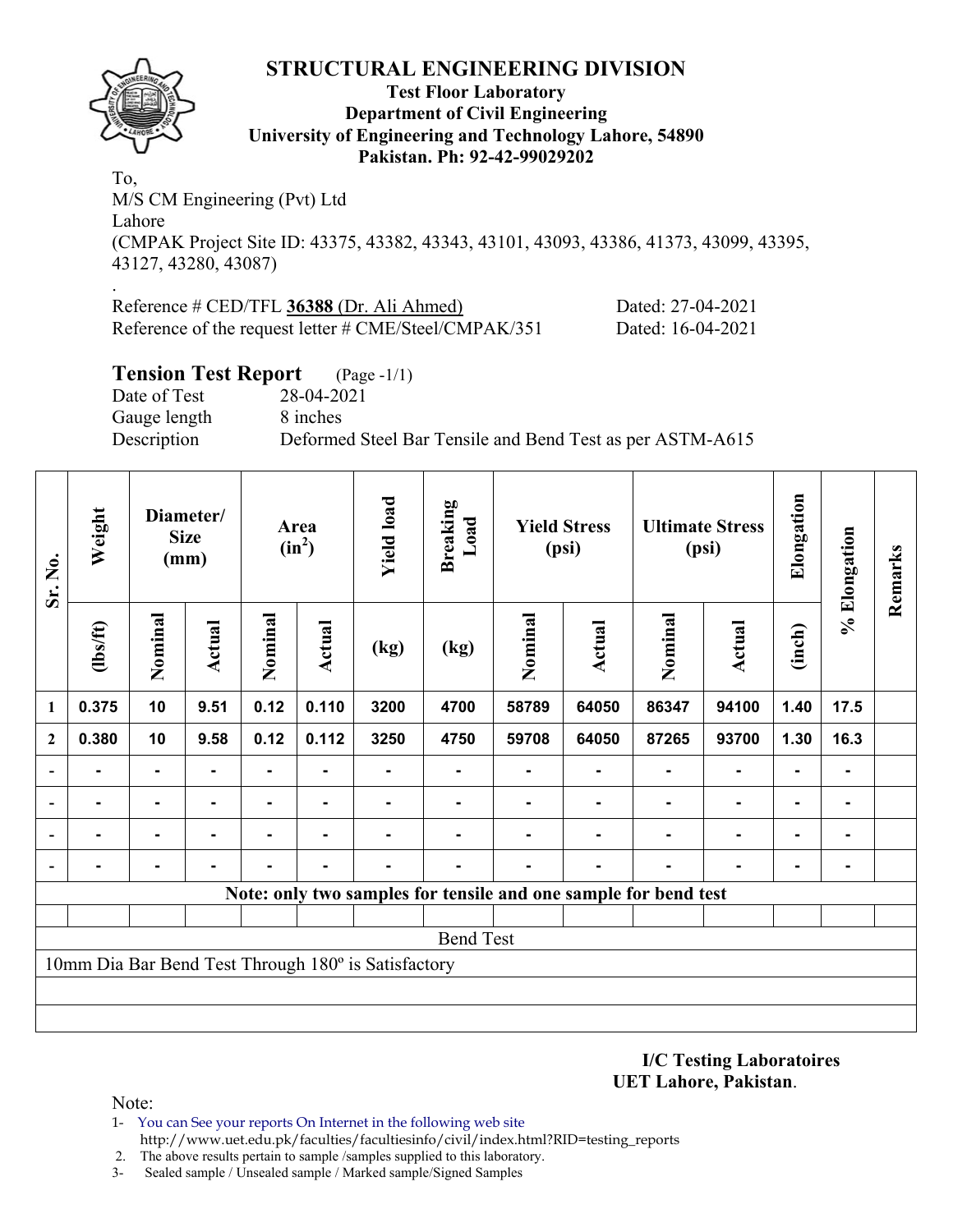

**Test Floor Laboratory Department of Civil Engineering University of Engineering and Technology Lahore, 54890 Pakistan. Ph: 92-42-99029202** 

To, M/s Style Textile Style Manga Project .

Reference # CED/TFL **36390** (Dr. Ali Ahmed) Dated: 27-04-2021 Reference of the request letter # Nil Dated: 27-04-2021

| <b>Tension Test Report</b> (Page -1/1) |                                                           |
|----------------------------------------|-----------------------------------------------------------|
| Date of Test                           | 28-04-2021                                                |
| Gauge length                           | 8 inches                                                  |
| Description                            | Deformed Steel Bar Tensile and Bend Test as per ASTM-A615 |

| Sr. No.                  | Weight<br>Diameter/<br><b>Size</b><br>(mm) |                |        | <b>Yield load</b><br>Area<br>$(in^2)$ |                |                                                     | <b>Breaking</b><br>Load |         | <b>Yield Stress</b><br>(psi) | <b>Ultimate Stress</b><br>(psi)                                 |               | Elongation | % Elongation   | Remarks |
|--------------------------|--------------------------------------------|----------------|--------|---------------------------------------|----------------|-----------------------------------------------------|-------------------------|---------|------------------------------|-----------------------------------------------------------------|---------------|------------|----------------|---------|
|                          | (1bs/ft)                                   | Nominal        | Actual | Nominal                               | Actual         | (kg)                                                | (kg)                    | Nominal | Actual                       | Nominal                                                         | <b>Actual</b> | (inch)     |                |         |
| 1                        | 0.427                                      | 10             | 10.16  | 0.12                                  | 0.126          | 4000                                                | 5500                    | 73487   | 70200                        | 101044                                                          | 96600         | 1.10       | 13.8           |         |
| $\boldsymbol{2}$         | 0.421                                      | 10             | 10.08  | 0.12                                  | 0.124          | 4000                                                | 5400                    | 73487   | 71210                        | 99207                                                           | 96200         | 0.90       | 11.3           |         |
|                          |                                            |                |        |                                       |                |                                                     |                         |         |                              |                                                                 |               |            | ۰              |         |
| $\overline{\phantom{a}}$ |                                            | $\blacksquare$ | -      |                                       | ۰              |                                                     | ۰                       |         |                              |                                                                 | ۰             | ٠          | $\blacksquare$ |         |
|                          | ٠                                          | $\blacksquare$ | -      |                                       | $\blacksquare$ |                                                     |                         |         |                              | $\blacksquare$                                                  |               | ٠          | ۰.             |         |
|                          |                                            | $\blacksquare$ |        | $\blacksquare$                        | ۰              | $\blacksquare$                                      | Ξ.                      |         |                              | $\blacksquare$                                                  | ۰             |            | ۰              |         |
|                          |                                            |                |        |                                       |                |                                                     |                         |         |                              | Note: only two samples for tensile and one sample for bend test |               |            |                |         |
|                          |                                            |                |        |                                       |                |                                                     |                         |         |                              |                                                                 |               |            |                |         |
|                          |                                            |                |        |                                       |                |                                                     | <b>Bend Test</b>        |         |                              |                                                                 |               |            |                |         |
|                          |                                            |                |        |                                       |                | 10mm Dia Bar Bend Test Through 180° is Satisfactory |                         |         |                              |                                                                 |               |            |                |         |
|                          |                                            |                |        |                                       |                |                                                     |                         |         |                              |                                                                 |               |            |                |         |
|                          |                                            |                |        |                                       |                |                                                     |                         |         |                              |                                                                 |               |            |                |         |

**I/C Testing Laboratoires UET Lahore, Pakistan**.

Note:

1- You can See your reports On Internet in the following web site http://www.uet.edu.pk/faculties/facultiesinfo/civil/index.html?RID=testing\_reports

2. The above results pertain to sample /samples supplied to this laboratory.

3- Sealed sample / Unsealed sample / Marked sample/Signed Samples